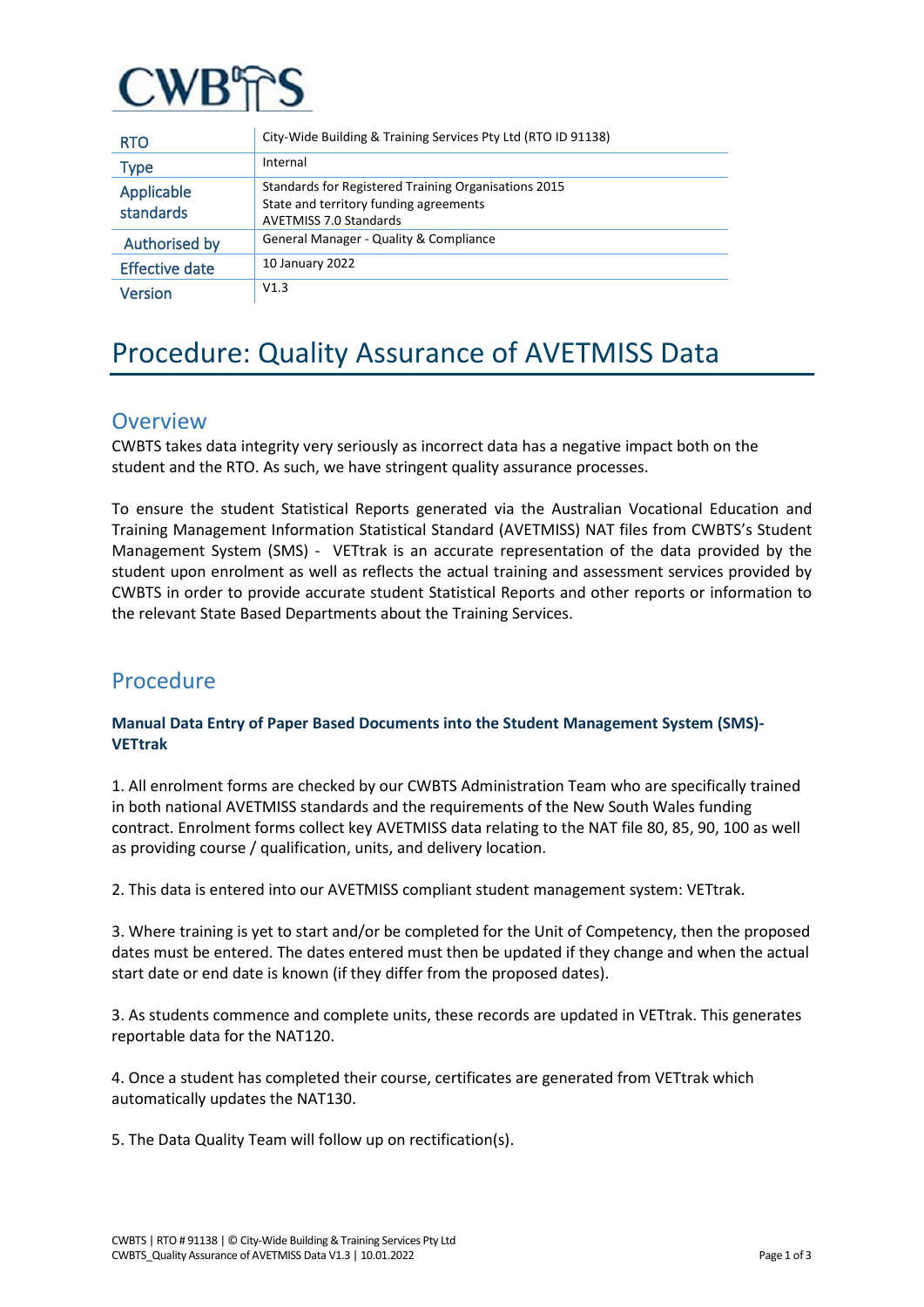

#### **RTO Program Management, Reporting and Information**

#### **NSW Funding - Funded Scope and Course Allocation.**

CWBTS only offers Funded Places in the Approved Qualifications described in the Smart and Skilled Contract, Approved Qualifications Activity Schedules according to allocations available. The Compliance Department runs the Funded Scope Report from STS https://www.training.nsw.gov.au/about\_us/login.html every second month and communicates all relevant parties of any changes to the scope.

Course promotion and enrolment documentation for Smart and Skilled Funding are developed according to this report, and made available to the Course Advisor, Enrolment and Data Teams accordingly.

CWBTS ensure that all Approved Qualifications remain within the scope of its registration with the VET Regulator for the delivery of Training in NSW.

CWBTS will provide any other information or reports that the NSW Department may require from time to time relating to the NSW Funding Contract by the time specified by the Department, or if no time is specified, within a reasonable period of time from the Department's request. This is the responsibility of the CEO and General Manager Quality and Compliance via STS online or directly with the Smart and Skilled contract manager allocated to CWBTS.

CWBTS will collect new information and create new documents in a format specified by the NSW Department if the Department requires. This is the responsibility of the CEO and General Manager Quality and Compliance.

CWBTS will provide any reports to the NSW Department. This is the responsibility of the CEO and General Manager Quality and Compliance.

#### **Queensland Funding. Funded Scope and Course Allocation.**

CWBTS only offers Funded Places in the courses described in the PQS agreement endorsed and provided by the Department.

- $\triangleright$  The CEO receives communication of any changes to the scope made by the Department and provides it to relevant Compliance staff.
- Course promotion and enrolment documentation for QLD Funding are developed according to this report, and made available to the Course Advisor, Enrolment Teams, and Data Team accordingly.
- $\triangleright$  On a quarterly basis, the Data Team will provide the CEO and Executive Team with an upto-date report on the usage of the funding.

#### **VET Student Loans (VSL) – Amount Monitoring**

 $\triangleright$  The Compliance Department provides quarterly updates to the CEO on the usage of the VSL amount approved, where applicable.